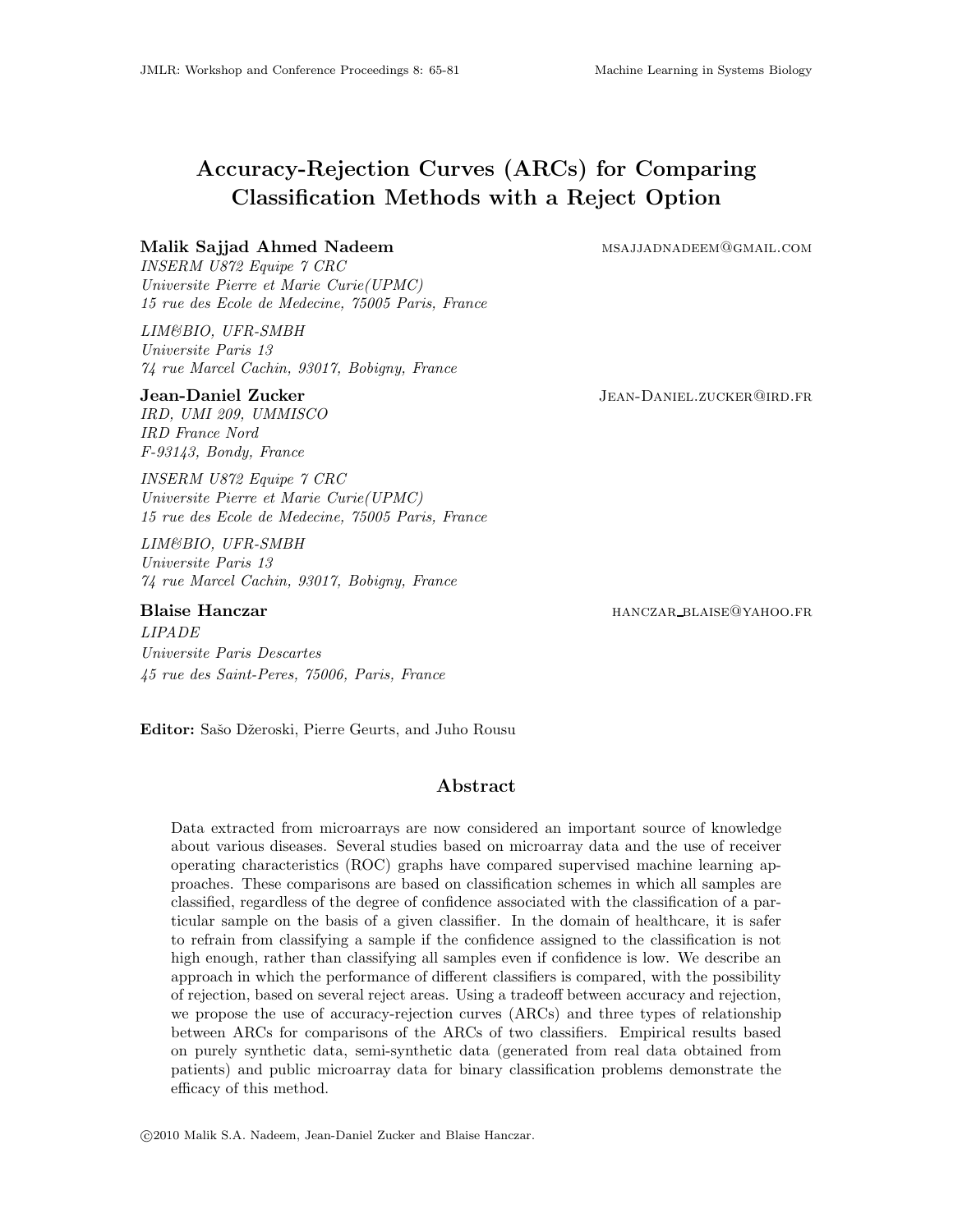Keywords: Classifier Comparison, Reject Option, Microarray

#### 1. Introduction

Microarray techniques are becoming increasing popular, as they provide researchers and doctors with information about the level of gene expression in biological tissue samples. Microarray systems simultaneously measure the levels of mRNA or thousands of genes in a cell mixture, at a given time and in given environmental conditions. Microarrays are used in many fields of medical research. One of the most widespread applications of this technology is for the prediction of a biological parameter from a gene-expression profile. For example, by comparing the expression profiles of different tissue types, it is possible to predict various biological parameters, such as the occurrence of different types of tumors with different outcomes (Alon et al., 1999; Golub et al., 1999; Shipp et al., 2002), survival times after treatment for cancer patients (Kaderali et al., 2006; Temanni et al., 2007), weight loss after a restrictive diet or bariatric surgery, facilitating selection of the most appropriate treatment, as shown by Dudoit et al. (2002); Braga-Neto and Dougherty (2004); Wang et al. (2007). One of the key characteristics of this kind of data is the huge disparity between the number of examples (generally 10 to 100 samples per microarray) and the number of features studied (several thousands of genes). This constitutes a major challenge for classical machine learning algorithms.

A large number of machine learning methods have been successfully applied to microarray classification: diagonal linear discriminant analysis (DLDA), k-nearest neighbors (Dudoit et al., 2002), support vector machines (Furey et al., 2000) and random forests (Breiman, 2001), for example. The performances of these classifiers are measured by the accuracy with which they predict the class of the examples. The true accuracy of the classifiers cannot be calculated, because the feature-label distribution is unknown. We therefore have to rely on estimates of this accuracy. Given the small number of available examples, this estimation is based on re-sampling procedures, such as cross-validation or bootstrapping. The aim is to identify the best classifier for microarray-based classification. Several comparative studies dealing with methods of microarray classification have been published. Man et al. (2004) claimed that the support vector machine (SVM) and partial least squares discriminant analysis (PLS-DA) methods were the most accurate. Dudoit et al. (2002) showed that simple methods, such as DLDA and k-nearest neighbors gave good results, whereas Lee et al. (2005) conclude that the SVM method was superior. The conclusion of Huang et al. (2005) that no one classifier is systematically better than all the others, is probably the most reliable. All these studies were based on comparisons of the accuracy or error rates of classifiers.

In all these previous publications, the classifier gave a prediction for all the samples. However, for practical applications in medicine, it is better for predictions to be made only when they are sufficiently reliable, with no prediction made by the classifier in other cases. In practice, this results in the addition of a "reject" option to the classifiers. If the category to which an example should be classified cannot be predicted reliably, the classifier rejects the observation by not assigning it any of the class labels. The reject option introduced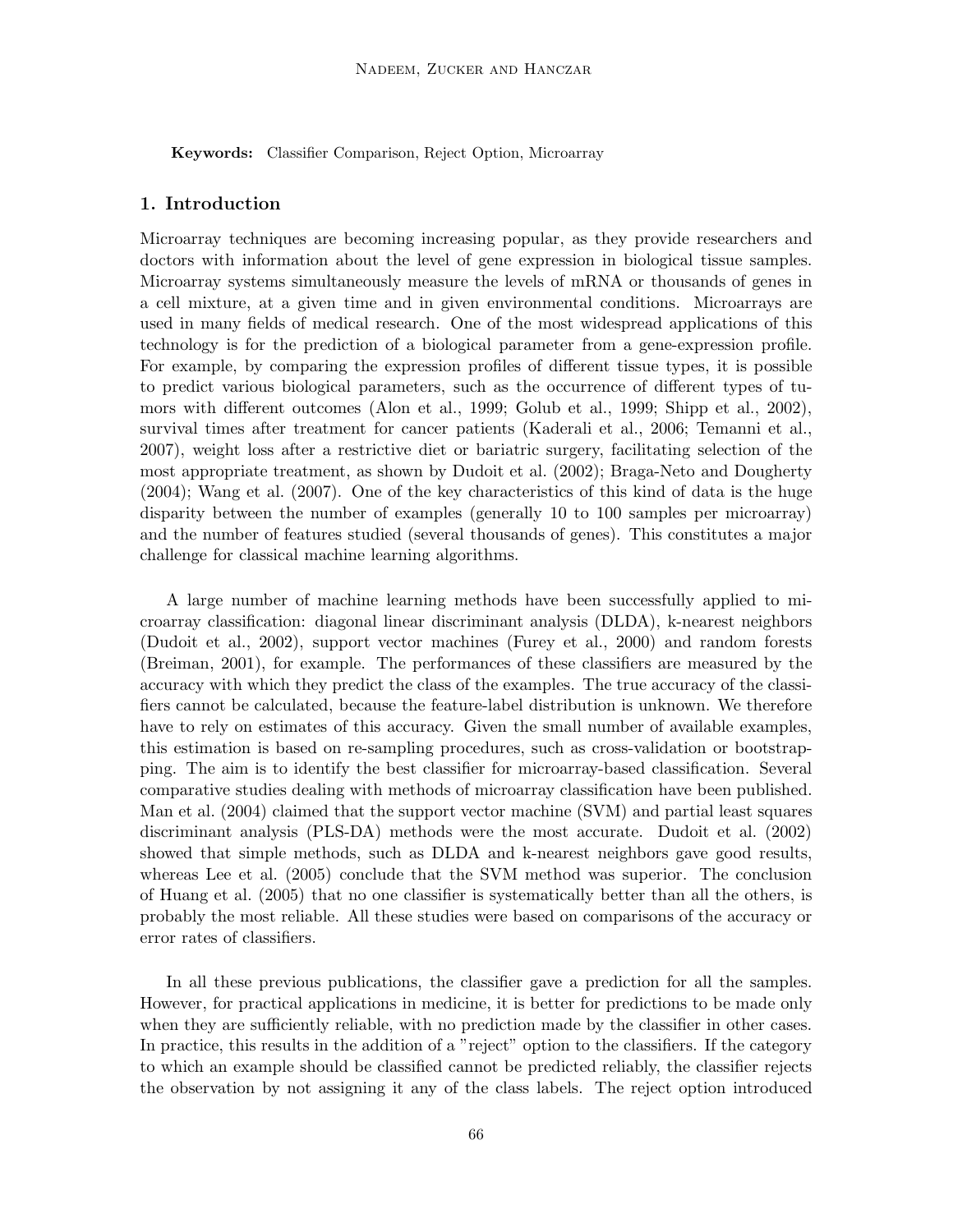by Chow (1970) results in decisions not being taken for samples for which confidence is lowest, to reduce the likelihood of error. Friedel et al. (2006) incorporated a reject option into their methods for improving the prediction accuracy of classifiers. They demonstrated that the inclusion of this option considerably increased the prediction accuracy of classifiers. Hanczar and Dougherty (2008) studied classifiers with reject options for use in microarray classification. The performance of classifiers with reject options was found to depend on accuracy and rejection rate. No study comparing classifiers with reject options has yet been published. It is generally assumed that comparisons of classifiers with and without the reject option are equivalent. We tested this assumption and found it to be wrong. We developed a method for comparing the performances of classifiers in terms of their rejection rates, based on accuracy-rejection curves (ARCs). We assume that, for a given item of data, rejection has different impacts on the accuracy of different classifiers, the best classifier also depending on the rejection rate. Our ARC method compares the performances of classifiers by considering different rejection regions, ranging from 0% to 100%, to provide a complete picture of the effects of different rejection rates on the accuracies of the classifiers considered. Our experimental results, obtained with various sets of purely synthetic data, semi-synthetic data and public microarray data, show that the proposed comparison of different classifiers (with a reject option) makes it easier to select the best available classifier for a given set of data under given selection criteria (i.e. desired accuracy and/or acceptable rejection rate). We have identified three types of result in our simulations, two of which disprove the general assumption that the comparison of classifiers with and without reject options is equivalent.

## 2. Classification with Reject Option

Let us consider a binary classification problem in which each example belongs to one of two categories. The performance of a classifier is measured by its error rate. The classifier minimizing the error is called the Bayes classifier.

If the Bayes classifier is not sufficiently accurate for the task at hand, then a reject option approach can be used. The reject option introduced by Chow (1957) suggests that samples for which a *posteriori* probabilities are insufficiently high should not be classified, to reduce the likelihood of error. A rejection region is defined in the feature space and all examples within this region are rejected by the classifier. The classifier rejects an example if the prediction is not sufficiently reliable and falls into the rejection region. There is a general relationship between error and rejection rate: according to Chow (1970), the error rate decreases monotonically with increasing rejection rate. Based on this relationship, Chow proposed an optimal error versus rejection tradeoff only if the a posteriori probabilities are exactly known. Unfortunately, in real applications, these probabilities are affected by significant estimate error. In classifiers with a reject option, the key parameters are the thresholds defining the rejection regions. Landgrebe et al. (2006), Dubuisson and Masson. (1993), Hanczar and Dougherty (2008) and others have proposed a number of strategies for defining an optimal rejection rule. In this study, we did not deal with the problem of the optimal tradeoff between error and rejection. We used several different rejection regions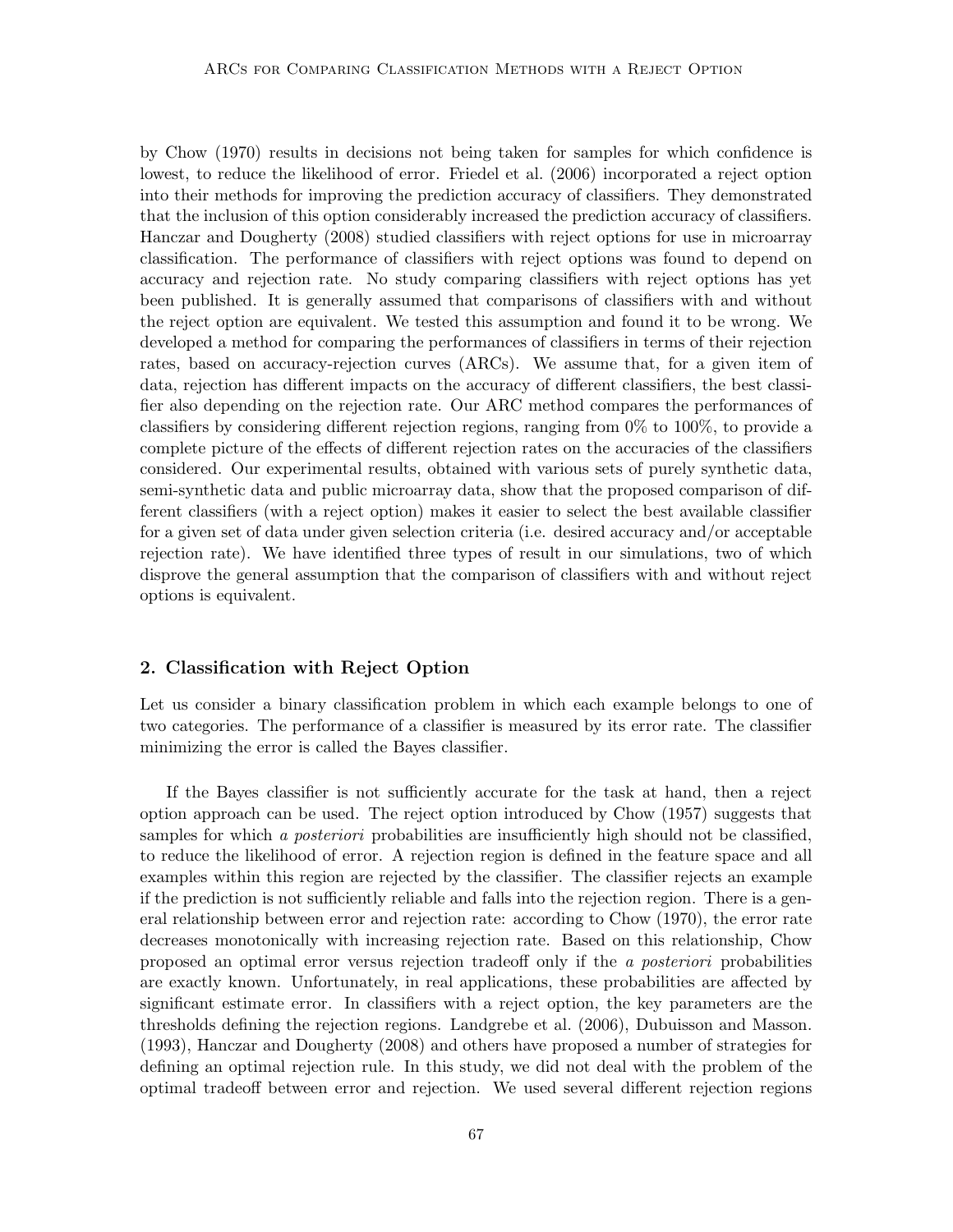and calculated the resulting accuracies. We varied the size of the rejection region from 0% to 100%, by increments of 0.2%, resulting in the definition of 500 rejection regions. We then plotted the rejection regions against the accuracies obtained.

# 3. Comparing Classifiers with Reject Options

The performances of classifiers are assessed in terms of the accuracy with which they predict the true class. Several studies (some cited in the introduction) claim that certain classifiers are better than others. All previous comparative studies have been based on the error rates obtained for classifiers, but error rate is not the only measurement that can be used to judge a classifier's performance. Indeed, classifier performance also depends heavily on the data, as some classifiers (e.g. LDA, SVM-Linear etc.) perform better with linearly separable data than with non-linearly separable data, whereas the reverse is true for others (SVM-Radial, RF etc). Thus, different classifiers have different accuracies for classification of the very same data. With microarray data, it is often difficult to determine the nature of the data (linear, non-linear etc.), and there may even be a mixture of two or more types of data. So, for each classification task, a comparison study should be carried out to identify the best classifier. In cases of classification with a reject option, accuracy also depends on the rejection rate. It seems likely that different rates of rejection have different effects on the performance of different classifiers.

We describe here a method for comparing classifiers with reject options, by presenting the performances of classifiers on two-dimensional accuracy-rejection curves (ARCs).

Definition 1 (accuracy rejection curve (ARC)) An accuracy rejection curve (ARC) is a function representing the accuracy of a classifier as a function of its rejection rate.

An ARC is therefore produced by plotting the accuracy of a classifier against its rejection rate, varying from 0 to 1 (i.e. 100%). All ARCs have an accuracy of 100% for a rejection rate of 100%, and therefore converge on the point (1, 1). They start from a point  $(0, a)$ , where  $a\%$  is the percentage accuracy of the classifier when it does not reject any of the observations.

ARCs are useful in that they make it possible to compare graphically the accuracy of several classifiers as a function of their rejection rates. Let us assume that not all the classifiers respond similarly in different rejection regions for a given task of classification. Some have higher accuracies and lower rates of rejection than others. Based on this assumption, we identified three different types of relationship between the ARCs of two classifiers compared with each other: Type  $1 (T1)$ , Type  $2 (T2)$  and Type  $3 (T3)$ , as illustrated in Figure 1.

1. T1 (Crossing-over) ARCs: If the ARC of one of the classifiers (say  $Cl_{21}$ ) cuts the ARC of the other classifier (say  $Cl_{22}$ ), as shown in Figure 1:A, this situation can be described as a "crossing-over" of ARCs. In Figure 1, we have plotted rejection rates on the x-axis and accuracies on the y-axis. Here, due to the crossing-over of the curves,  $Cls_1$  outperforms  $Cls_2$ .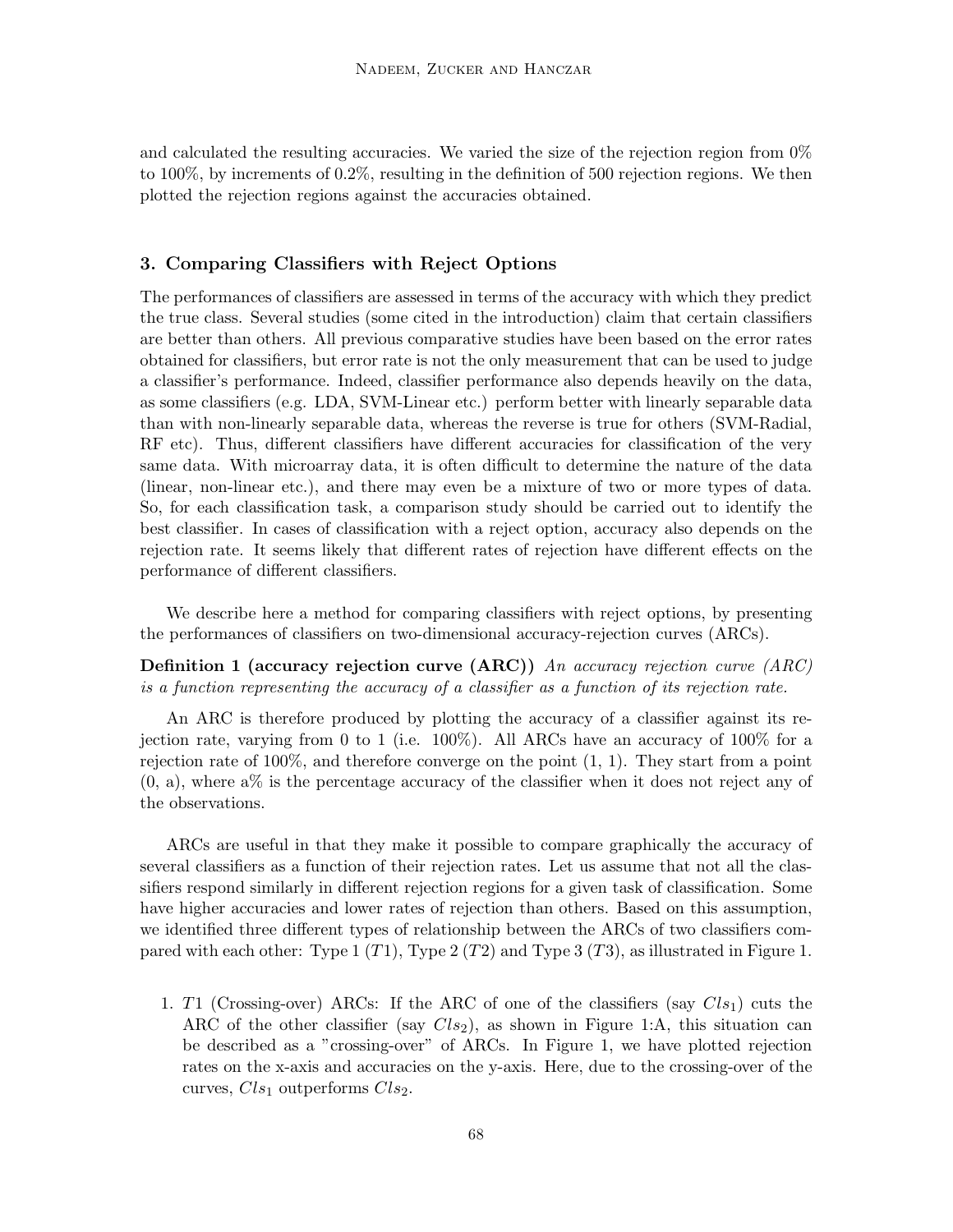

Figure 1: Illustration of the 3 possible relationships between accuracy-rejection curves (ARCs).

- 2. T2 (Diverging) ARCs: In diverging ARCs, the ARCs of two classifiers almost overlap at rejection rates at or close to zero. The ARCs separate as the rejection rates increase. For example, in Figure 1:B, at a rejection rate of zero, the ARCs of he classifiers  $Cls<sub>1</sub>$ and  $Cls<sub>2</sub>$  overlap. The separation of the ARCs increases with increasing rejection rate, making  $Cls_1$  a better classifier than  $Cls_2$  in this example.
- 3. T3 (Evenly spaced) ARCs: In this case, the distance between the two ARCs is very similar at different rejection rates, as in Figure 1:C.

For the sake of simplicity, we refer to these relationships between ARCs hereafter as T1, T2, and T3.

For selection of the best available classifier by the ARC method, it is necessary to know the desired accuracy, the acceptable rejection rate or both. If the desired accuracy is known, we move horizontally across the ARC plot and select the classifier with the lowest rejection rate. Conversely, if the acceptable rejection rate is known, we select the classifier with the highest prediction accuracy for that rejection rate.

## 4. Experimentation

We used published real data and two types of data that we generated ourselves: purely synthetic data and semi-synthetic data, which are generated using parameters based on published microarray data for real patients (i.e. (Alon et al., 1999): colon cancer data, (Shipp et al., 2002): lymphoid cancer data, (Golub et al., 1999): acute myeloid leukemia (AML) and acute lymphoblastic leukemia (ALL) data). We will then discuss the experimental design.

# 4.1 Data

Our experiments are based on three kinds of data:

• Purely synthetic data generated with user-defined parameters and Gaussian models.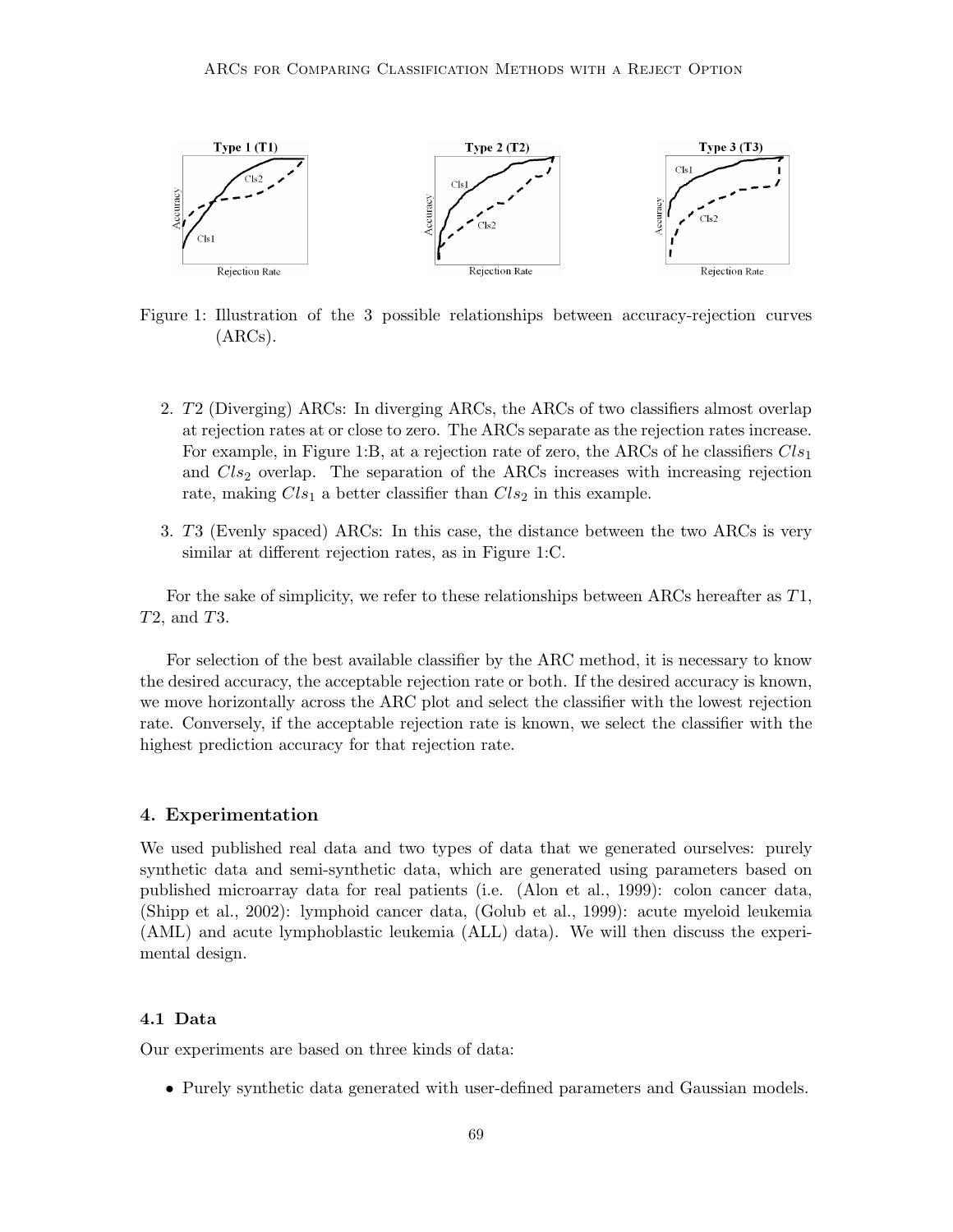| <b>rapic 1. I arameters for experiments based on purery symmetre data.</b> |           |                                        |  |  |  |
|----------------------------------------------------------------------------|-----------|----------------------------------------|--|--|--|
| Classification rule                                                        | R.        | LDA, QDA, SVM-Radial, SVM-Linear, RF   |  |  |  |
| Training                                                                   | $n_{tr}$  | 50, 100, 200                           |  |  |  |
| No. of Gaussians per class $G$                                             |           |                                        |  |  |  |
| No. of clusters of features                                                |           | $B_{size}$ 1, 2, 4, 5, 10              |  |  |  |
| Rejection region                                                           | $r_{win}$ | $0.002, 0.004, 0.006, \ldots, 100.000$ |  |  |  |

Table 1: Parameters for experiments based on purely synthetic data.

Table 2: Parameters for experiments based on semi-synthetic data from public microarray data sets (Alon et al., 1999; Shipp et al., 2002; Golub et al., 1999).

| Classification rule            |           | LDA, QDA, SVM-Radial, SVM-Linear, RF   |
|--------------------------------|-----------|----------------------------------------|
| Training                       | $n_{tr}$  | 50, 100, 200                           |
| No. of Gaussians per class $G$ |           | 1.2.5                                  |
| Rejection region               | $r_{win}$ | $0.002, 0.004, 0.006, \ldots, 100.000$ |

- Semi-synthetic data generated with parameters estimated from real microarray data, using the expectation-maximization (EM) algorithm for microarray studies (Alon et al., 1999; Shipp et al., 2002; Golub et al., 1999).
- Real microarray data: (Alon et al., 1999; Shipp et al., 2002; van de Vijver, 2002).

#### 4.1.1 Purely Synthetic and Semi-Synthetic Data

Experiments on real microarray data require the use of sampling methods to estimate the error rate and these methods are sometimes inaccurate for small samples, with synthetic data giving more accurate estimates of error (Hanczar et al., 2007). So, before using real microarray data, we used synthetic data sets in our experiments.

We considered two-class classification problems in which each class follows a Gaussian distribution. The classes are equally likely and the class-conditional densities are defined as:  $N(\mu_1; \sigma_1 \sum)$ , and  $N(\mu_2; \sigma_2 \sum)$ , where  $\mu_1 = (-1, -1, -1, \ldots)$ , and  $\mu_2 = (1, 1, 1, \ldots)$ . The covariance matrix Kof each class is defined by  $\sigma_i \sum$  where  $\sum$  has a block structure.

$$
K = \begin{bmatrix} \sum_{B_{size}, \rho} & 0 & \cdots & 0 \\ 0 & \sum_{B_{size}, \rho} & \cdots & 0 \\ \vdots & \vdots & \ddots & \vdots \\ 0 & 0 & \cdots & \sum_{B_{size}, \rho} \end{bmatrix} \quad where \quad \sum_{B_{size}, \rho} = \begin{bmatrix} 1 & \rho & \cdots & \rho \\ \rho & 1 & \cdots & \rho \\ \vdots & \vdots & \ddots & \vdots \\ \rho & \rho & \cdots & 1 \end{bmatrix}
$$

.

Thus each feature is associated with a unique block. The correlation between two features in the same block is  $\rho$ , the correlation between two features from different blocks is 0. By varying the parameters of our model, we can construct different kinds of classification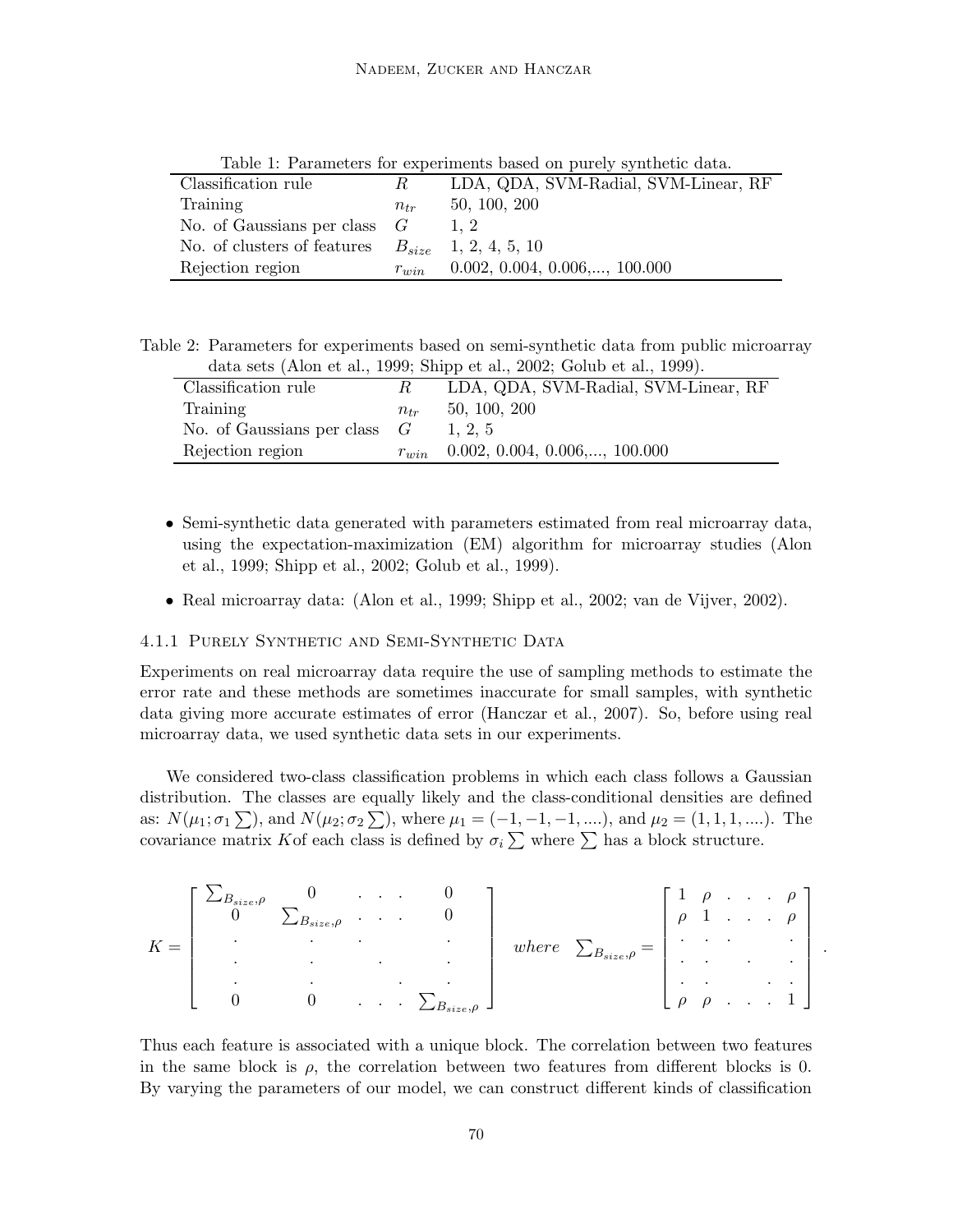problems (linear or non linear, with or without correlated features). For purely synthetic data, we chose the parameters of the model. Table 1 summarizes the parameters used to generate purely synthetic data. For semi-synthetic data, the parameters of the model were estimated from real microarray data, with the expectation maximization (EM) algorithm. Table 2 summarizes the parameters used to generate semi-syntetic data.

For each classification problem, we generated data with 20 features of interest, or "noisefree" features  $(d_{nf})$ . In real microarrays most of the genes are irrelevant for the classification task in hand, as shown by Golub et al. (1999); Furey et al. (2000); Zhou and Mao (2005) and Li et al. (2001). So, to make the analysis more realistic, we added 380 irrelevant or noise features  $(d_{irrF} = 380)$  to synthetic data sets  $(D = d_{nf} + d_{irrF})$ . A noise feature follows the same Gaussian distribution for the two classes  $N(\mu;\sigma)$ . The generated data  $G_{DATA}$  has  $NxD$  dimensions where N is the number of examples and D is the number of features, as defined above.

#### 4.1.2 REAL MICROARRAY DATA

We also applied this approach to three real microarray datasets. We used the lymphoid cancer data set (Shipp et al., 2002), in which the task was distinguishing patients with lymphoid cancers from non-patients. The dataset contains information for 58 patients and 19 non-patients. We also used the colon cancer dataset (Alon et al., 1999), which contains the genetic profiles of 39 patients with a colon cancer and 23 non-affected patients, and the breast cancer dataset (van de Vijver, 2002) containing 295 patients with breast cancer, 115 belonging of whom have a good prognosis and 180 of whom have a poor prognosis.

By contrast to the situation for purely synthetic and semi-synthetic data, no test set is available for the estimation of classifier performances with real datasets. We therefore carried out 10-fold cross-validation, an iterative procedure in which the data are randomly assigned to k subsets. During the i-th iteration, feature selection and model learning are carried out on the k-1 subsets not containing the i-th subset and the classifier is evaluated on the i-th subset. This procedure is then repeated 10 times. The final estimate is the mean of the results of the 100 iterations.

#### 4.2 Experimental Design

For a classification task, we need training and test data for learning and testing purposes. We therefore generated class-labeled training data  $(ntr)$  and test data  $(nts)$ .

The ntr contains 50, 100 or 200 samples with  $D = d_{nf} + d_{irr}F$  features and nts is a  $Dx10,000$  matrix where 10,000 is the sample size for the test data. Most of the features of a microarray are generally irrelevant. The irrelevant features are eliminated by feature selection (Guyon and Elisseeff, 2003; Li et al., 2006). As explained above, we rendered the purely synthetic and semi-synthetic data more like real microarray data (in which we encounter noise), by introducing noise  $(d_{irrF})$  during the data generation process. Our purely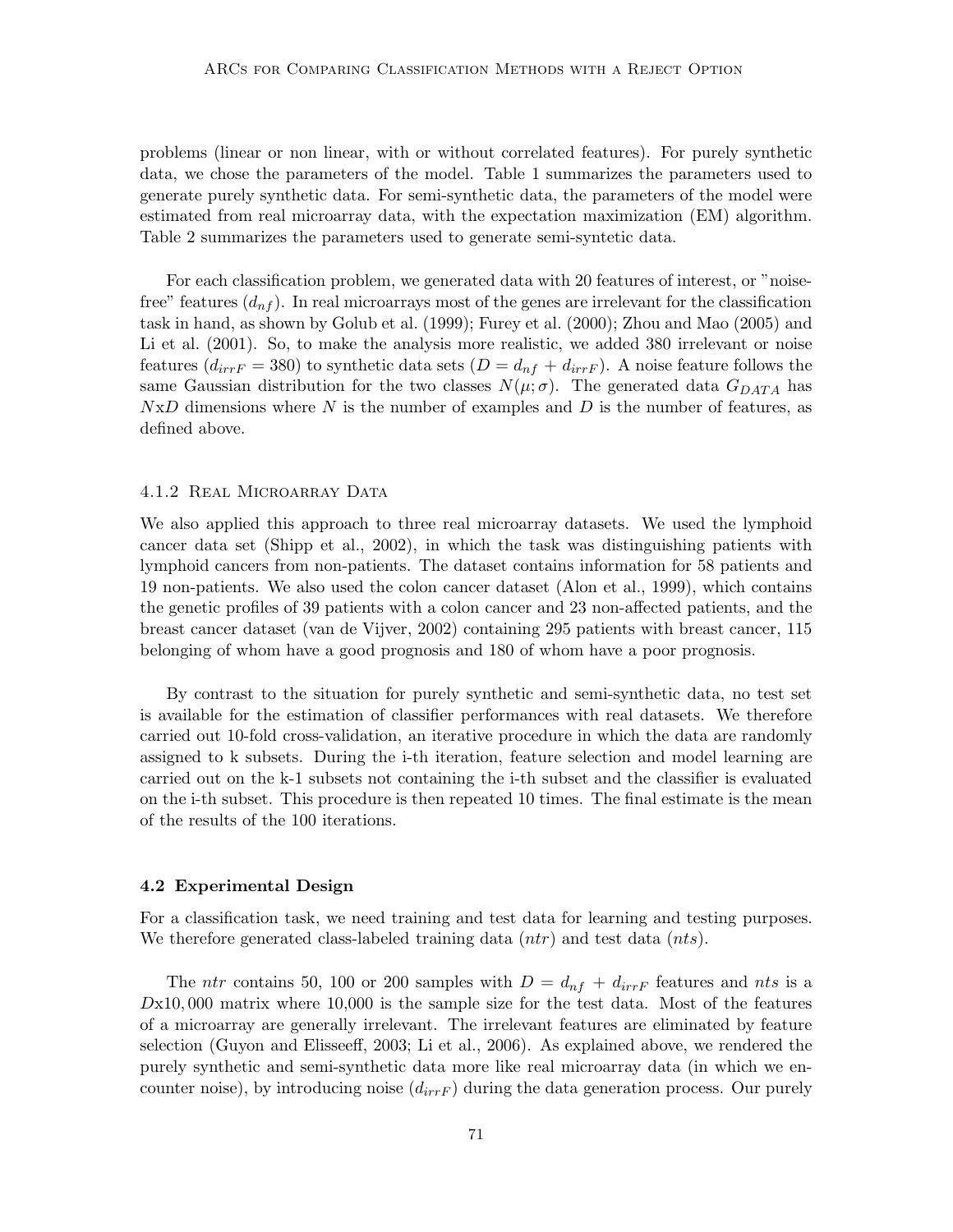synthetic and semi-synthetic data were therefore very much like real microarray data. We then carried out feature selection, based on t-test statistics, and reduced the number of dimensions of the *nts* and *ntr* by selecting 20 relevant features. The *ntr* was then used to train each of the classifiers, SVM-Radial, SVM-Linear, LDA, QDA and RF. Once the training process had been completed, we assessed the performances of the trained models with the nts. The a posteriori probabilities were obtained and used as the outcome. These a posteriori probabilities were then used to calculate accuracy as a function of rejection rate. The range of a *posteriori* probabilities (from 0 to 1) was subdivided into 500 rejection regions. This process was repeated 100 times to obtain the final mean ARCs.

For real microarray data, we used 10-fold cross-validation, repeated 10 times to obtain a mean ARCs. During the feature selection process, we selected 10%, 50, 100 and 200 relevant genes for the experiments.



# 5. Results for the Purely Synthetic and Semi-Synthetic Datasets

Figure 2: Accuracy-rejection curves with linear, non-correlated data, with 1 Gaussian distribution per class, a training set of 50 examples and a test set of 10,000 examples.

This section focuses on the results of experiments in which we used purely synthetic and semi-synthetic data. The experiments on synthetic data gave very accurate estimates of error and rejection rates, due to large numbers of training and test samples(Hanczar et al., 2007).

In each of the figures below, we have plotted mean rejection rate against mean accuracy for all the classification rules (as listed in Table:1 & 2) and for one of the data sets. We present some typical results. In the plots, solid lines show the ARC of SVM with a radial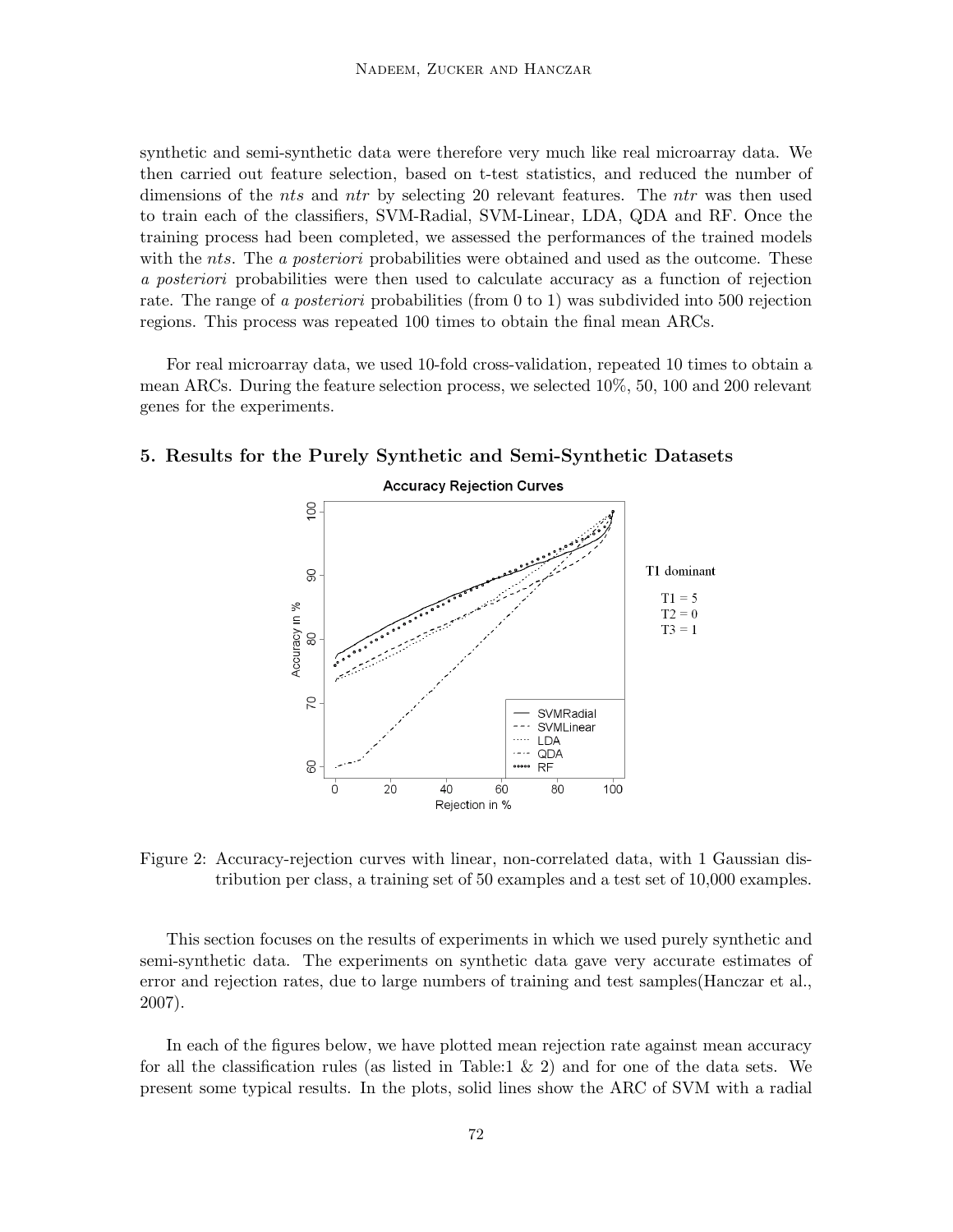

Figure 3: Accuracy-rejection curves for non-linear, correlated data with 1 Gaussian distribution per class, a training data set of 100 examples and a test data set of 10,000 examples. .

kernel, dashed lines show that of SVM with a linear kernel, dotted lines correspond to the ARC of LDA, dashed-dotted lines indicate the ARC for QDA, and lines of circles indicate the ARC for RF.

In Figure:2, SVM-Radial without rejection (0% rejection) has an accuracy of about 87% and RF without rejection (0% rejection) has an accuracy of 85%. If a 50% rejection rate is selected, RF becomes a better classifier than SVM-Radial. Interestingly, in Figure:2, with a rejection rate of 45%, LDA and SVM-Linear have similar accuracies. However, at rejection rates greater than 45%, LDA outperforms SVM-Linear. At a rejection rate of zero, LDA and SVM-Linear have almost identical accuracies. At rejection rates between about 3% and 45%, SVM-Linear performs better than LDA.

Figure:3 shows the similar accuracy of LDA and SVM-Linear from 0% to 18% rejection. However, from a rejection rate of 19% onwards, SVM-Linear outperforms LDA.

A comparison of LDA and SVM-Radial (Figure:4) showed that the ARCs crossed over, indicating that LDA outperformed SVM-Radial. In addition, an evaluation of the performances of QDA and SVM-Radial showed that, QDA outperformed SVM-Radial if there was a reject option.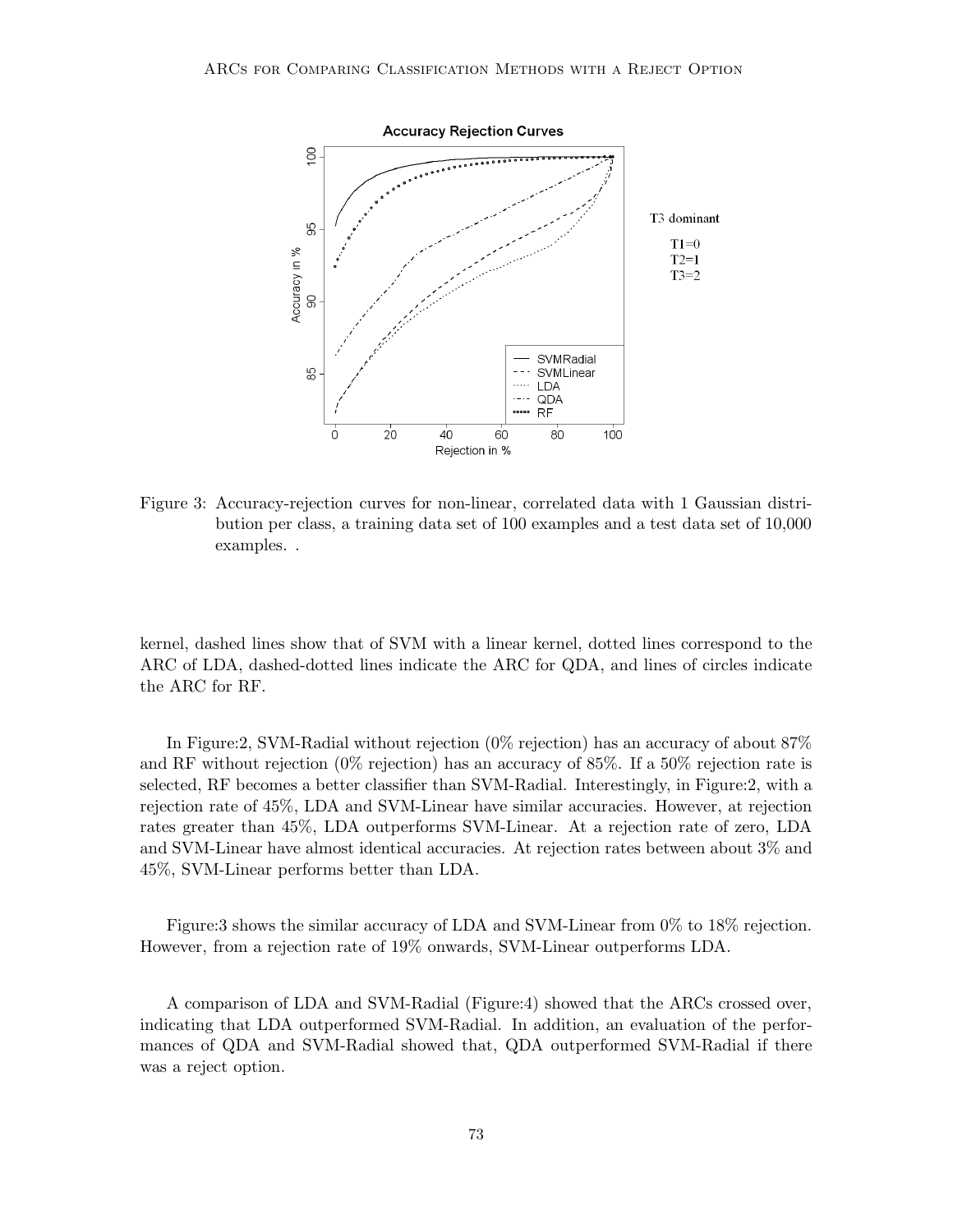

Figure 4: Accuracy-rejection curves based on synthetic data generated from the colon cancer dataset with 5 Gaussian distributions per class, a training dataset of 200 examples and a test dataset of 10,000 examples.



Figure 5: Accuracy-rejection curves based on lymphoid cancer microarray data (Shipp et al., 2002).

# 6. Results for Public Microarray Data-sets

We used breast cancer data (van de Vijver, 2002), lymphoid cancer data (Shipp et al., 2002), colon cancer data (Alon et al., 1999) as real microarray data-sets. We used 10-fold cross-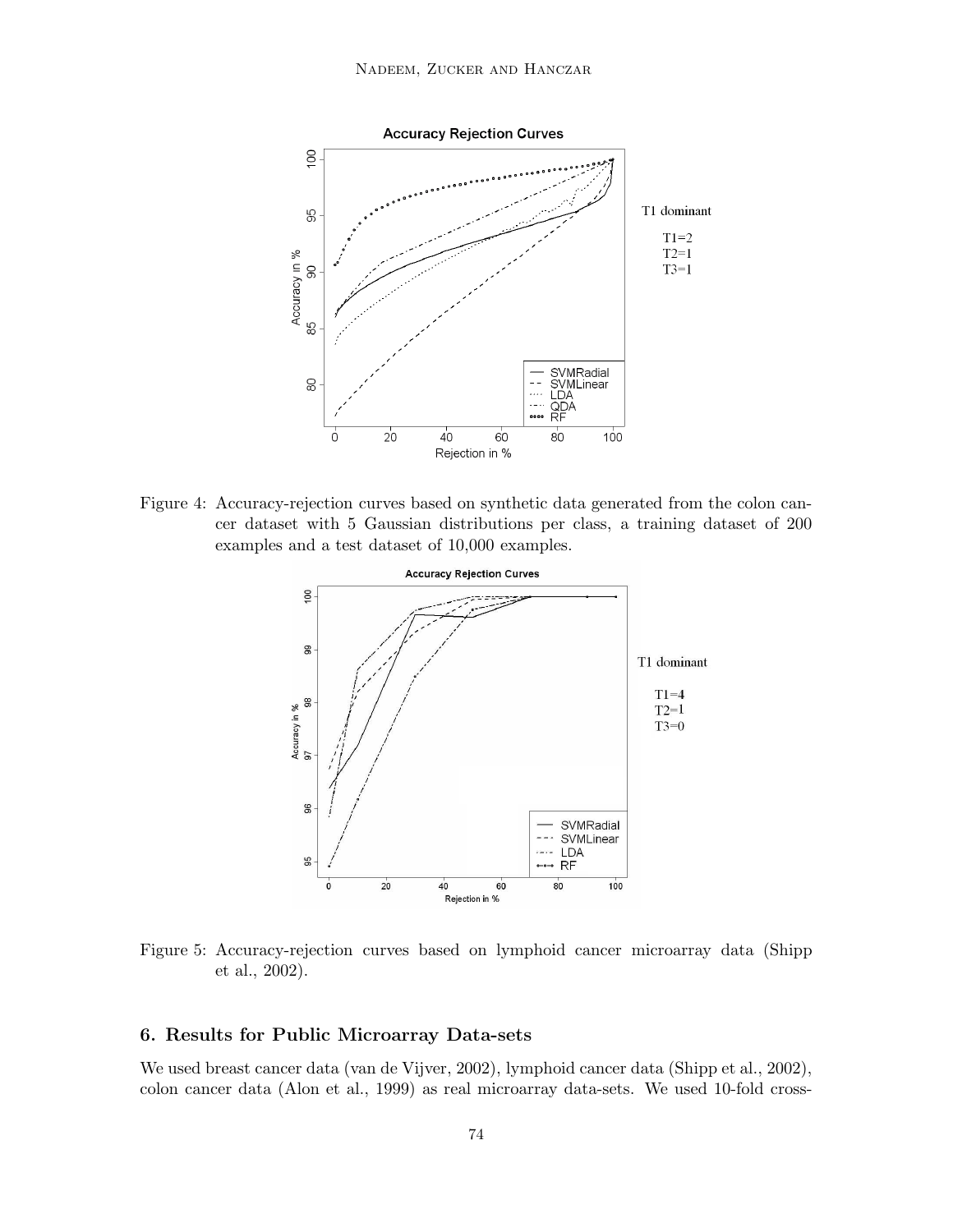

Figure 6: Accuracy-rejection curves based on breast cancer microarray data (van de Vijver, 2002).

validation, repeated 10 times, for these experiments. We used 10x10-fold cross-validation because only a few samples are available in real datasets. We also had to subdivide these samples into training and test data sets, further reducing the size of the dataset used for training. This problem is usually overcome by 10x10-fold cross-validation (i.e., 10-fold cross-validation carried out 10 times, with different random data partitions). Hence, each curve presented here is the mean of the 100 curves produced during this 10x10-fold crossvalidation process.

Figure:5 shows the ARCs generated from lymphoid cancer data (Shipp et al., 2002). Four T1 type relationships were identified between the ARCs of different classifiers. For example, crossing-over of the ARCs of LDA & SVM-Radial resulted in LDA outperforming SVM-Radial. LDA also outperformed SVM-Linear due to crossing over of their ARCs. There is also a T2 type relationship between SVM-Radial & RF.

Figure:6 shows the ARCs for the breast cancer data-set (van de Vijver, 2002). In this figure, RF and SVM-Radial generate almost overlapping ARCs. At rejection rates above  $20\%$ , these two ARCs separate to form a T2 type ARC relationship. Moreover, comparison of the ARCs for SVM-Radial and SVM-Linear shows a similar T2 type relationship, but with no overlap. Instead, the two ARCs are separated from the outset, diverging further at rejection rates above 30%. Similar relationships are also observed between RF and SVM-Linear, RF and LDA and SVM-Radial and LDA. By contrast, there is a T3 type relationship between LDA and SVM-Linear.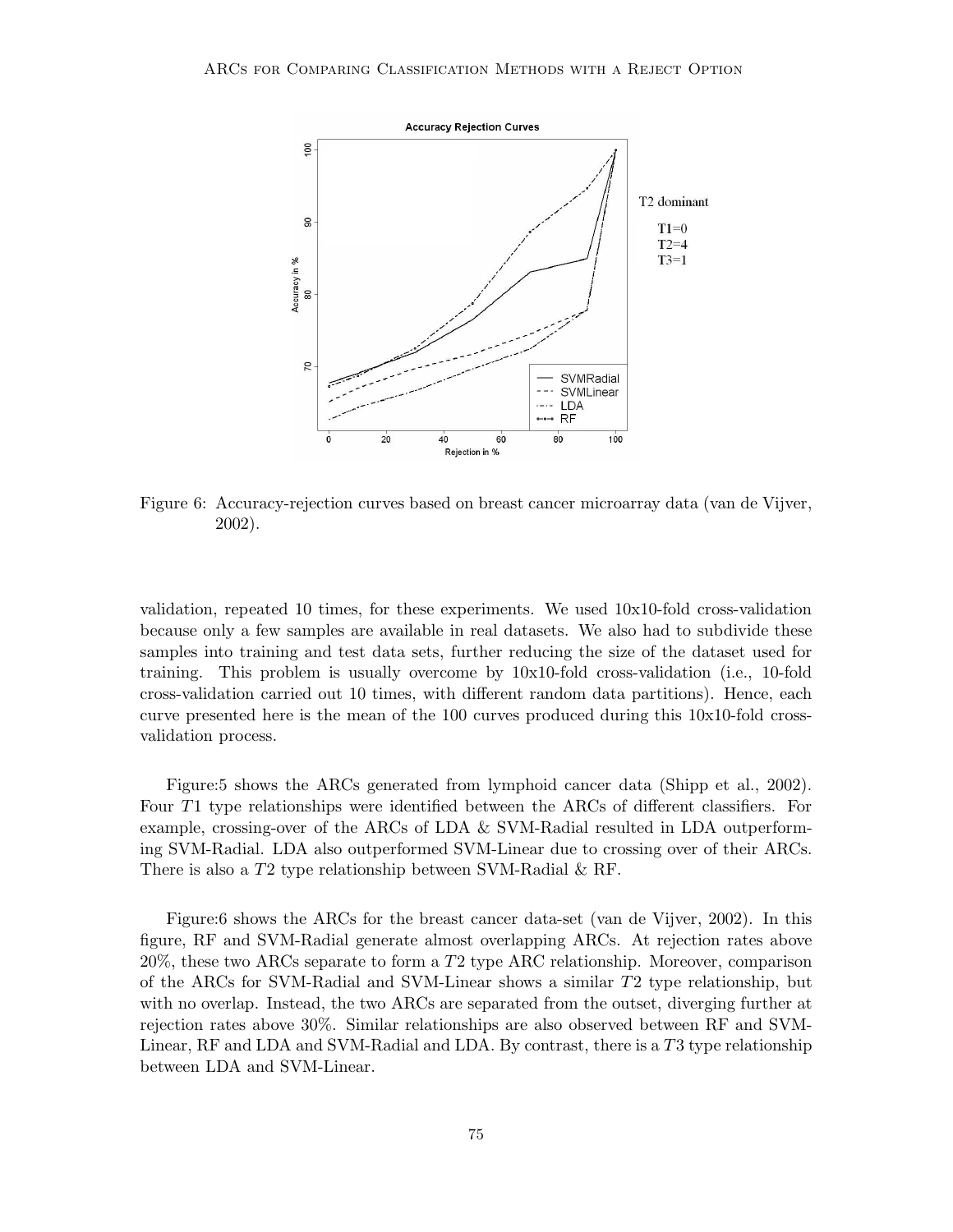

Figure 7: Accuracy-rejection curves based on colon cancer microarray data (Alon et al., 1999).

Figure:7 shows the ARCs obtained for the colon cancer data (Alon et al., 1999). Crossovers (T1) are observed between the ARCs of LDA and SVM-Radial, LDA and SVM-Linear, LDA and RF, SVM-Linear and SVM-Radial and between RF and SVM-Linear.

# 7. Discussion

All the results obtained indicate that accuracy increases with increasing rejection rate. However, the classification rules tested here did not respond identically to the incorporation of a reject option. The results illustrated in the figures above are interesting because they show that different classification rules respond differently at different rejection rates. In our study, some classification rules displayed a more rapid response, resulting in more accurate classification. The empirical results show that in most cases, one or more classification rules outperform the others.

All three types of relationship between ARCs proposed in the section Comparing Classifiers with Reject Options were observed. The identification of these different types of relationship is useful in several ways. First, when trying to select the most suitable classifier for a classification problem, if  $T1$  curves are available, then the classifier outperforming the others should be preferred. Second, if T2 curves are obtained, the desired rejection limit should be chosen and the classifier performing best at the desired rejection rate should then be used. Third, if T3 curves are obtained, then, at a given rejection rate, the classifier with the best performance for the specific dataset on which the comparison was made should be used. In Tables 3 and 4, we summarize all 90 experiments based on these curve relationship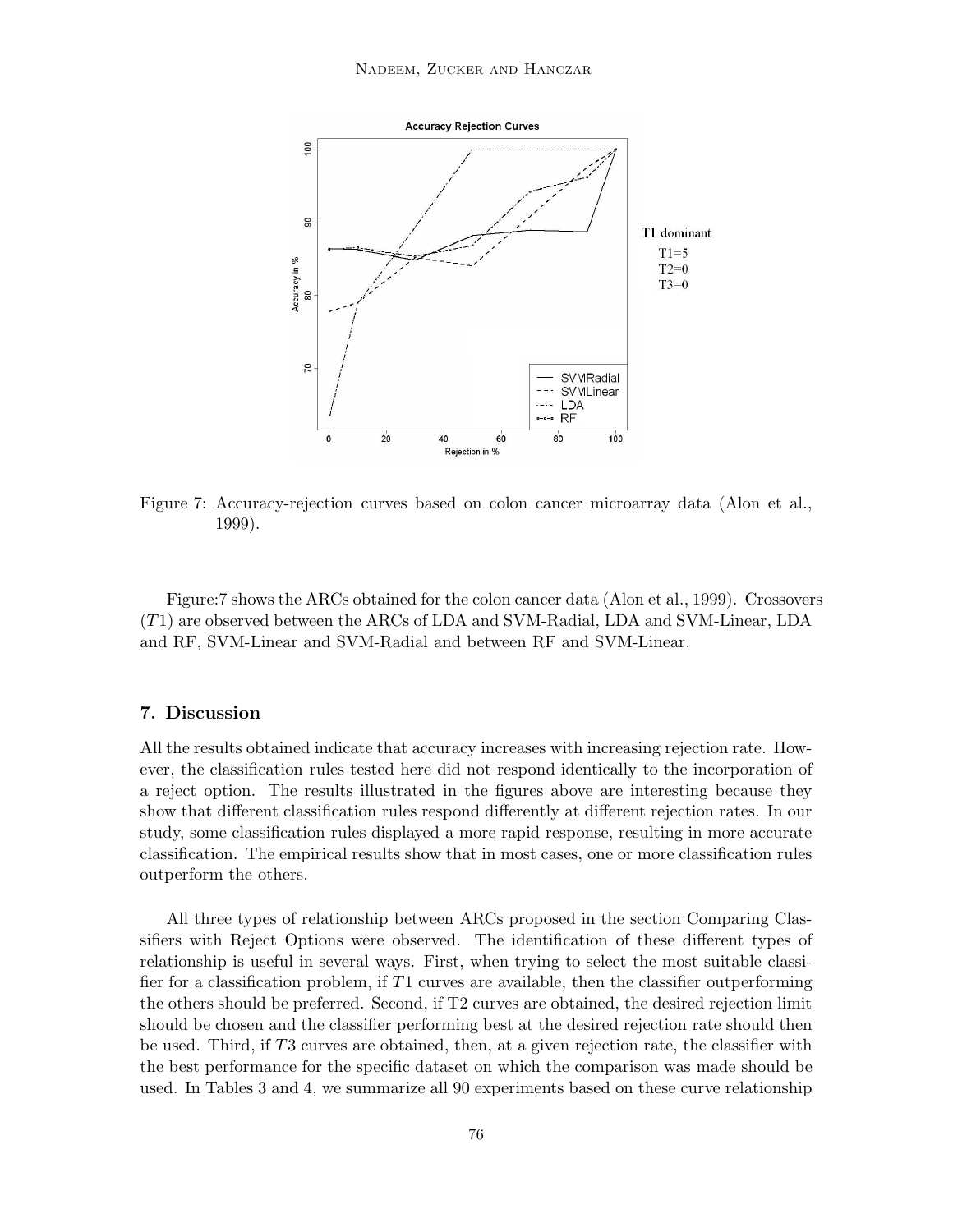|                |                         | $1, 1, 2,$ and $10$ are eases mastrated in $1.5$ are:<br>No. of Gaussian distributions |                                   |                                    |                       |  |  |  |  |
|----------------|-------------------------|----------------------------------------------------------------------------------------|-----------------------------------|------------------------------------|-----------------------|--|--|--|--|
|                |                         |                                                                                        | 1                                 | $\overline{2}$                     |                       |  |  |  |  |
| Block size     | <b>Training Samples</b> | $\sigma_1 = \sigma_2$                                                                  | $\sigma_2=\sigma_1/2$             | $\sigma_1 = \sigma_2$              | $\sigma_2=\sigma_1/2$ |  |  |  |  |
|                | 50                      | ${\cal T}2$<br>T1                                                                      | T3                                | ${\cal T}2$                        | ${\cal T}2$           |  |  |  |  |
| 1              | 100                     | T1                                                                                     | T2                                | ${\cal T}2$<br>T1                  | T1                    |  |  |  |  |
|                | 200                     | T1<br>${\cal T}2$                                                                      | ${\cal T}2$                       | T1<br>${\cal T}2$                  | T1<br>${\cal T}2$     |  |  |  |  |
| $\overline{2}$ | 50                      | T1<br>T2                                                                               | ${\cal T}2$<br>T3                 | T1<br>T2                           | T2                    |  |  |  |  |
|                | 100                     | ${\cal T}2$<br>T1                                                                      | T3                                | ${\cal T}2$<br>T1                  | T1                    |  |  |  |  |
|                | 200                     | $\overline{T1}$                                                                        | $\overline{T2}$                   | $\overline{T1}$<br>$\overline{T2}$ | $\overline{T2}$       |  |  |  |  |
| $\overline{4}$ | 50                      | $\overline{T1}$<br>$\overline{T2}$                                                     | T <sub>2</sub><br>$\overline{T1}$ | $\overline{T3}$<br>$\overline{T1}$ | $\overline{T2}$       |  |  |  |  |
|                | 100                     | $\overline{T2}$<br>T1                                                                  | $\overline{T2}$                   | $\overline{T2}$<br>T1              | $\overline{T1}$       |  |  |  |  |
|                | 200                     | T2                                                                                     | ${\cal T}2$<br>T3                 | T1<br>${\cal T}2$                  | $\mathcal{T}3$<br>T2  |  |  |  |  |
| $\bf 5$        | 50                      | $\overline{T2}$<br>T1                                                                  | $\overline{T2}$                   | T2<br>T1                           | T1                    |  |  |  |  |
|                | 100                     | T2<br>T1                                                                               | $\overline{T2}$                   | T1<br>T2                           | T2                    |  |  |  |  |
|                | 200                     | T2<br>T1                                                                               | T <sub>2</sub><br>T3              | T1<br>T2                           | ${\cal T}2$           |  |  |  |  |
| 10             | 50                      | T2                                                                                     | T2                                | T3<br>T1                           | T2<br>T1              |  |  |  |  |
|                | 100                     | $\overline{T2}$<br>$\overline{T1}$                                                     | $T_{2}$                           | $\overline{T1}$<br>$\overline{T2}$ | $\overline{T2}$       |  |  |  |  |
|                | 200                     | $\overline{T2}$<br>T1                                                                  | $\overline{T3}$<br>T1             | $\overline{T2}$<br>T1              | $\overline{T2}$       |  |  |  |  |
| No Block       | $50\,$                  | T2<br>T1                                                                               | $\overline{T2}$<br>T3             | $\overline{T2}$<br>T1              | $\overline{T2}$       |  |  |  |  |
| (Non-Correl)   | 100                     | $\overline{T3}$                                                                        | $\overline{T2}$                   | $\overline{T2}$<br>T1              | T1                    |  |  |  |  |
|                | 200                     | T3<br>T2                                                                               | ${\cal T}2$                       | T2                                 | ${\cal T}2$<br>T1     |  |  |  |  |

Table 3: Summary of curves obtained in experiments based on purely synthetic data, where T1, T2, and T3 are cases illustrated in Figure:1

Table 4: Curves obtained in experiments based on data generated from real microarray data.

| uava. |                  |                  |                |    |          |             |                |                  |    |
|-------|------------------|------------------|----------------|----|----------|-------------|----------------|------------------|----|
|       |                  | No. of Gaussians |                |    |          |             |                |                  |    |
| Data  | Training Samples |                  |                |    |          |             |                |                  |    |
| Golub | 100              |                  |                | T3 |          | T3          |                |                  | T3 |
|       | 200              |                  | T <sub>2</sub> |    |          | T3          |                |                  | T3 |
| Alon  | 100              |                  | $\mathit{T}2$  |    | T2       |             | T <sub>1</sub> |                  |    |
|       | 200              |                  | T9.            |    |          | $\emph{T}3$ |                | T2               |    |
| Shipp | 100              |                  |                | T3 |          | $\emph{T}3$ |                | $*_{\text{XXX}}$ |    |
|       | 200              |                  |                | T3 |          | $\emph{T}3$ |                | XXX              |    |
|       | ŀ                | $\mathbf{v}$     | $\mathbf{u}$   |    | $\cdots$ |             |                |                  |    |

 $*xxx = No$  results available.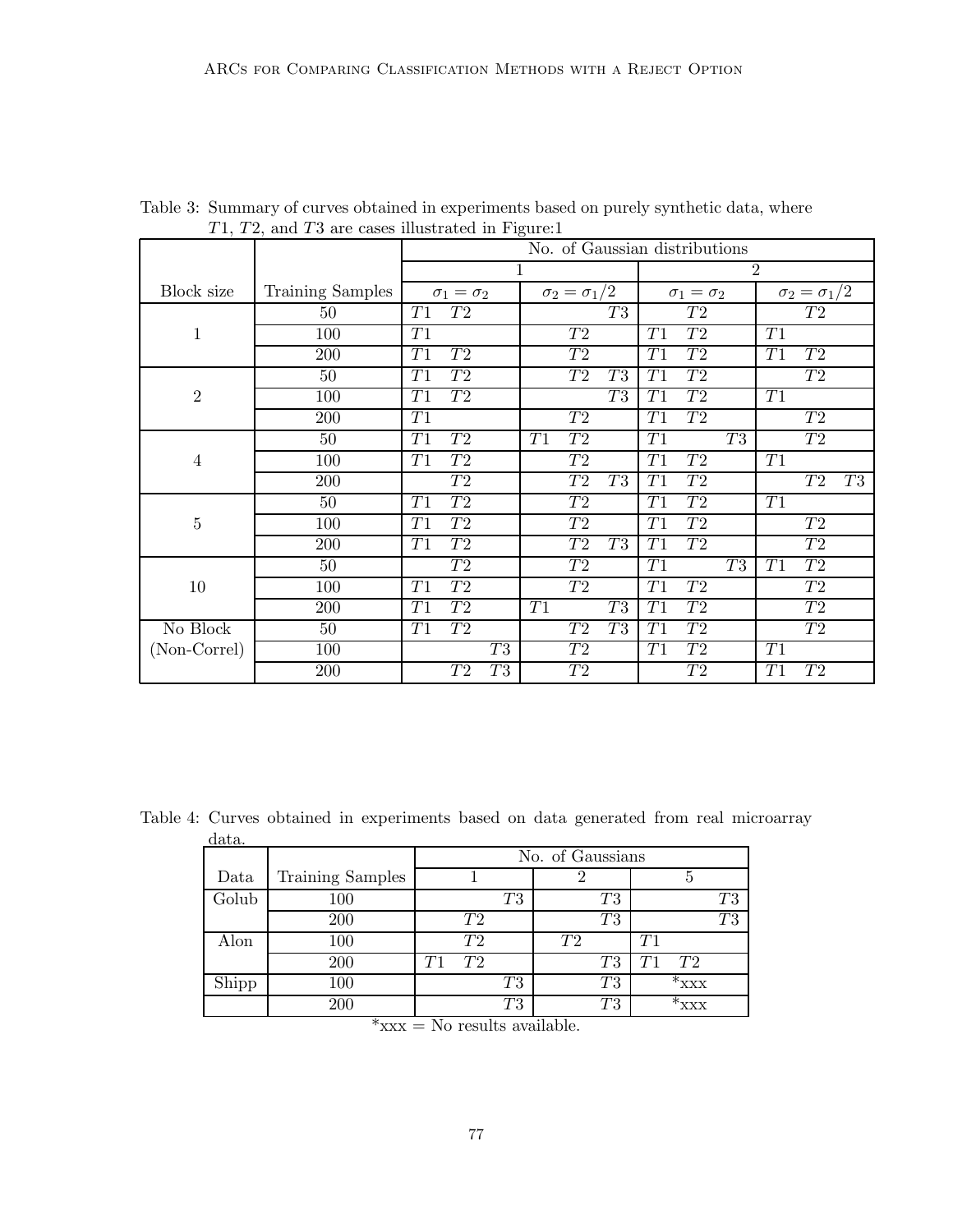categories.

In experiments with only purely synthetic data, we observed, 72 experiments, that one or more of the classifiers outperformed the others in 40 instances (crossing over of the curves, category  $T1$ ). There were also 59 situations in which, with or without rejection, two or more classifiers performed almost identically. However, as the rate of rejection increased, one of these classifiers improved in prediction accuracy more rapidly than the other (category  $T2$ ). T3 curves were observed in only 12 cases.

In total of 90 experiments, one or more classifiers outperformed the others in 43 instances  $(T1 \text{ curves})$ . We also obtained 64 T2 curves. The presence of larger numbers of T2 and T1 curves indicates that reject options are very advantageous in comparisons of classifiers, with the reject option generally leading to more optimal classifier selection. The 22 T3 curves indicate that rejection may sometimes have almost identical effects on the performances of classifiers, with no significant difference in performance found between the two classifiers concerned.

Empirical results based on purely synthetic, semi-synthetic and real microarray data demonstrate that the use of ARCs to compare classifiers with reject options is effective and simple. This approach could clearly facilitate the selection of more accurate classifiers.

### 8. Conclusion and Future Work

In this study, we have introduced the concept of accuracy-rejection curves (ARCs) for accurate representation of the performance of classifiers with reject options. We have identified three different types of relationship that may occur when ARCs are used to compare two classifiers. All three types  $(T1, T2 \text{ and } T3)$  were observed in our empirical results.

We compared classifiers in a large number of experiments based on synthetic data, with 500 different rejection regions, ranging from 0.2% to 100% rejection. We used different parameter settings for purely synthetic data, to construct different kinds of classification problems (linear and non -linear, correlated and non -correlated features, with training sets). For synthetic data generated from data for real patients, the parameters of the model were determined from the real data. The large number of T1 and T2 relationships observed demonstrate the utility of using ARCs to compare the performances of different classifiers. The small number of type relationships observed shows that, although the inclusion of a reject option may result in no significant change in the performance of a classifier, this situation corresponded to a minority of the cases studied.

Many further studies on ARCs are possible, concerning, for example, a cost-benefit analysis of ARCs and studies of their usefulness in classifier comparison. This is an important area of investigation, because the costs of incorrect classification and rejection may be high. Moreover, the concept of the area under the curve (AUC) has proved useful in analyses of ROC curves. The area under the accuracy-rejection curve the AU-ARC, may prove simi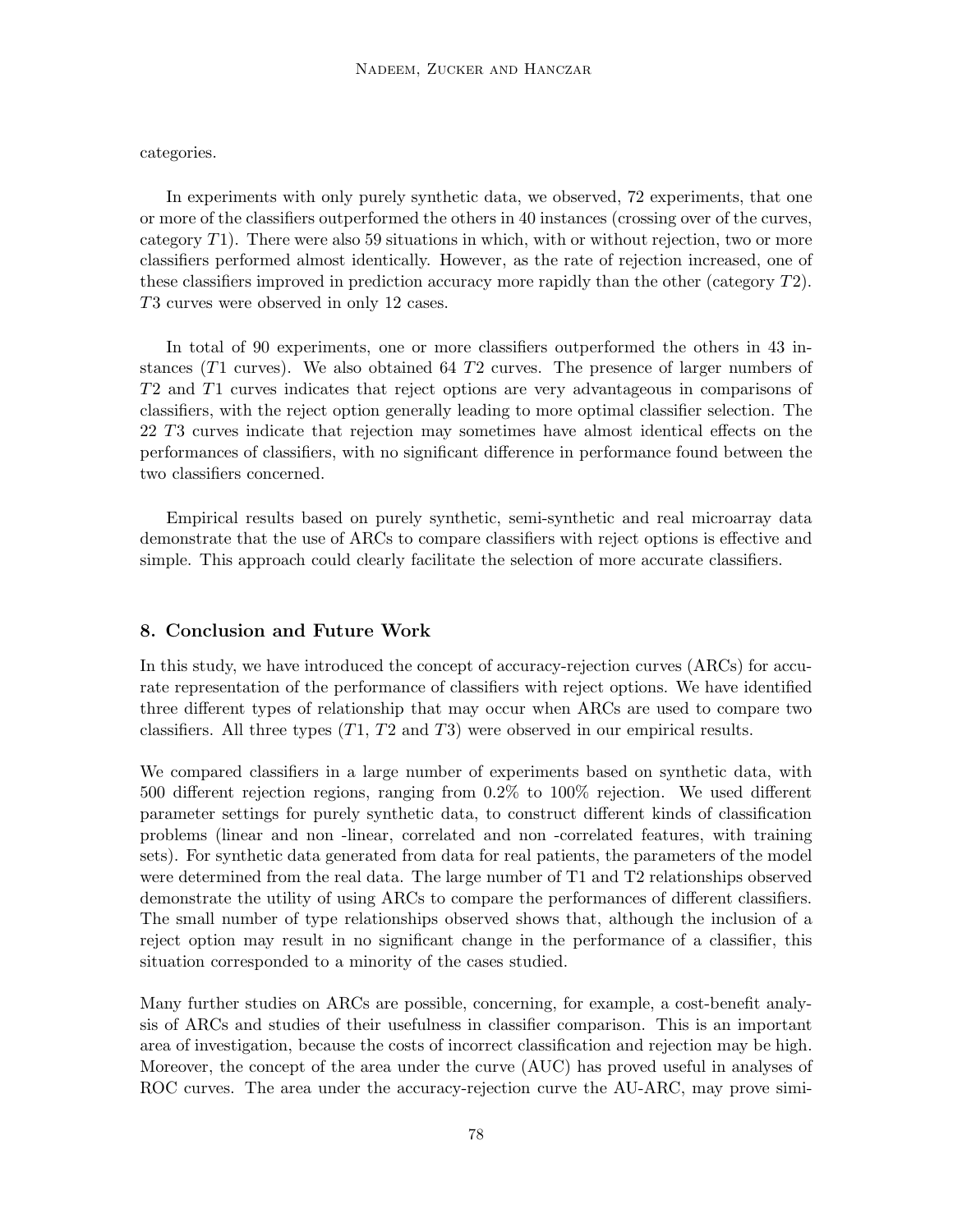larly useful.

In addition, for microarrays with very small sample sizes, the behavior of ARCs with bagging and boosting ought to be studied. In this study, we considered three possible types of behavior of pairs of ARCs. Certain refinements of this typology may be potentially useful. Furthermore, when comparing the performances of classifiers, the maximum rejection rate that may be considered acceptable remains to be determined. Moreover, it remains unclear how to obtain and optimal rejection area. Further investigations are required to address these issues.

## Acknowledgments

We would like to thank the Government of France, High Education Commission (HEC) Government of Pakistan, Societe Francaise d'Exportation des Ressources Educatives (SFERE), France, and University of Azad Jammu & Kashmir, Muzaffarabad AJ&K, Pakistan for providing support for this research.

## References

- U. Alon, N. Barkai, D. A. Notterman, K. Gish, S. Ybarra, D. Mack, and A. J. Levine. Broad Patterns of Gene Expression revealed by Clustering Analysis of Tumor and normal Colon Tissues probed by Oligonucleotide Arrays. Proceedings of the National Academy of Sciences (PNAS) USA, 96(12):6745–6750, 1999.
- U. M. Braga-Neto and E. R. Dougherty. Is Cross-Validation valid for Small-Sample Microarray Classification? Bioinformatics, 20(3):374–380, 2004.
- L. Breiman. Random forests. Machine Learning, 45(1):5–32, 2001.
- C. K. Chow. An Optimum Character Recognition System using Decision Functions. IRE Trans. on Electronic Computers, EC-6:247–254, 1957.
- C. K. Chow. On Optimum Error and Reject trade-off. IEEE Trans. on Information Theory, IT-16(1):41–46, 1970.
- B. Dubuisson and M. Masson. A Statistical Decision Rule with Incomplete Knowledge about Classes. Pattern Recognition, 26(1):155–165, 1993.
- S. Dudoit, J. Fridlyand, and T. Speed. Comparison of Discrimination Methods for the Classification of Tumors using Gene Expression Data. Journal of the American Statistical Association, 97(457):77–87, 2002.
- C. C. Friedel, U. Ruckert, and S. Kramer. Cost Curves for Abstaining Classifiers. In Proceedings of the ICML 2006 workshop on ROC Analysis in Machine Learning, pages 33–40, Pittsburgh, PA, 2006.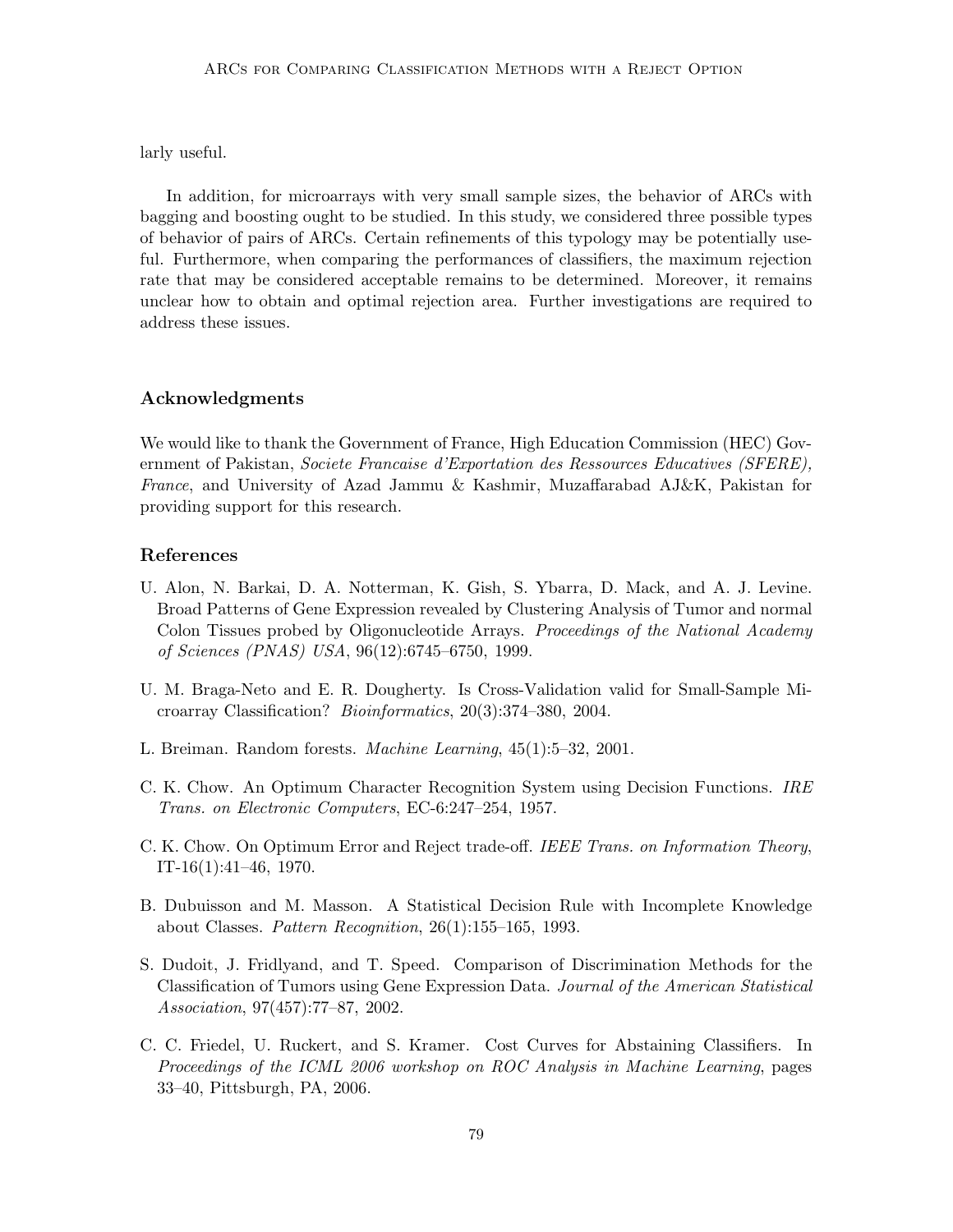- T. S. Furey, N. Christianini, N. Duffy, D. W. Bednarski, M. Schummer, and D. Haussler. Support Vector Machine Classification and validation of Cancer Tissue Samples using Microarray Expression Data. Bioinformatics, 16(10):906–914, 2000.
- T. R. Golub, D. K. Slonim, P. Tamayo, C. Huard, M. Gaasenbeek, J. P. Mesirov, H. Coller, M. Loh, J. R. Downing, M. A. Caligiuri, C. D. Bloomfield, and E. S. Lander. Molecular Classification of Cancer: Class Discovery and Class Prediction by Gene Expression Monitoring. Science, 286(5439):531–537, 1999.
- I. Guyon and A. Elisseeff. Gene Feature Extraction Using T-Test Statistics and Kernel Partial Least Squares. Journal of Machine Learning Research, 3:1157–1182, 2003.
- B. Hanczar and E. R. Dougherty. Classification with Reject Option in Gene Expression Data. Bioinformatics, 24(17):1889–1895, 2008.
- B. Hanczar, J. Hua, and E. R. Dougherty. Decorrelation of the True and Estimated Classifier Errors in High-Dimensional Settings. EURASIP Journal on Bioinformatics and Systems Biology, 2007:1–12, 2007.
- X. Huang, W. Pan, S. Grindle, X. Han, Y. Chen, S. J. Park, L. W. Miller, and J. Hall. A Comparative Study of Discriminating Human Heart Failure Etiology using Gene Expression profiles. BMC Bioinformatics, 6:205–210, 2005.
- L. Kaderali, T. Zander, U. Faigle, J. Wolf, J. L. Schultze, and R. Schrader. CASPAR: a Hierarchical Bayesian Approach to Predict Survival Times in Cancer from Gene Expression Data. Bioinformatics, 22(12):1495–1502, 2006.
- T. C. W. Landgrebe, D. M. J. Tax, P. Paclk, and R. P. W. Duin. The Interaction Between Classification and Reject Performance for Distance-based Reject-Option Classifiers. Pattern Recognition Letters, 27(8):908–917, 2006.
- J. W. Lee, J. B. Lee, M. Park, and S. H. Songa. An Extensive Comparison of Recent Classification Tools applied to Microarray Data. Computational Statistics  $\mathcal{B}$  Data Analysis, 48(4):869–885, 2005.
- L. Li, C. R. Weinberg, T. A. Darden, and L. G. Pedersen. Gene Selection for Sample Classification Based on Gene Expression Data: Study of Sensitivity to Choice of Parameters of the GA/KNN Method. Bioinformatics, 17(12):1131–1142, 2001.
- S. Li, C. Liao, and J. T. Kwok. Gene Feature Extraction Using T-test Statistics and Kernel Partial Least Squares. Lecture notes in computer science, PT 3(4234):11–20, 2006.
- M. Z. Man, G. Dyson, K. Johnson, and B. Liao. Evaluating Methods for Classifying Expression Data. Journal of Biopharmaceutical Statistics, 14(4):1065–1084, 2004.
- M. A. Shipp, K. N. Ross, P. Tamayo, A. P. Weng, J. L. Kutok, R. C. T. Aguiar, M. Gaasenbeek, M. Angelo, M. Reich, G. S. Pinkus, T. S. Ray, M. A. Koval, K. W. Last, A. Norton, T. A. Lister, J. Mensirov, D. S. Neuberg, E. S. Lander, J. C. Aster, and T. R. Golub. Diffuse Large B-Cell Lymphoma Outcome Prediction by Gene-Expression Profiling and Supervised Machine Learning. Nature Medicine, 8(1):68–74, 2002.